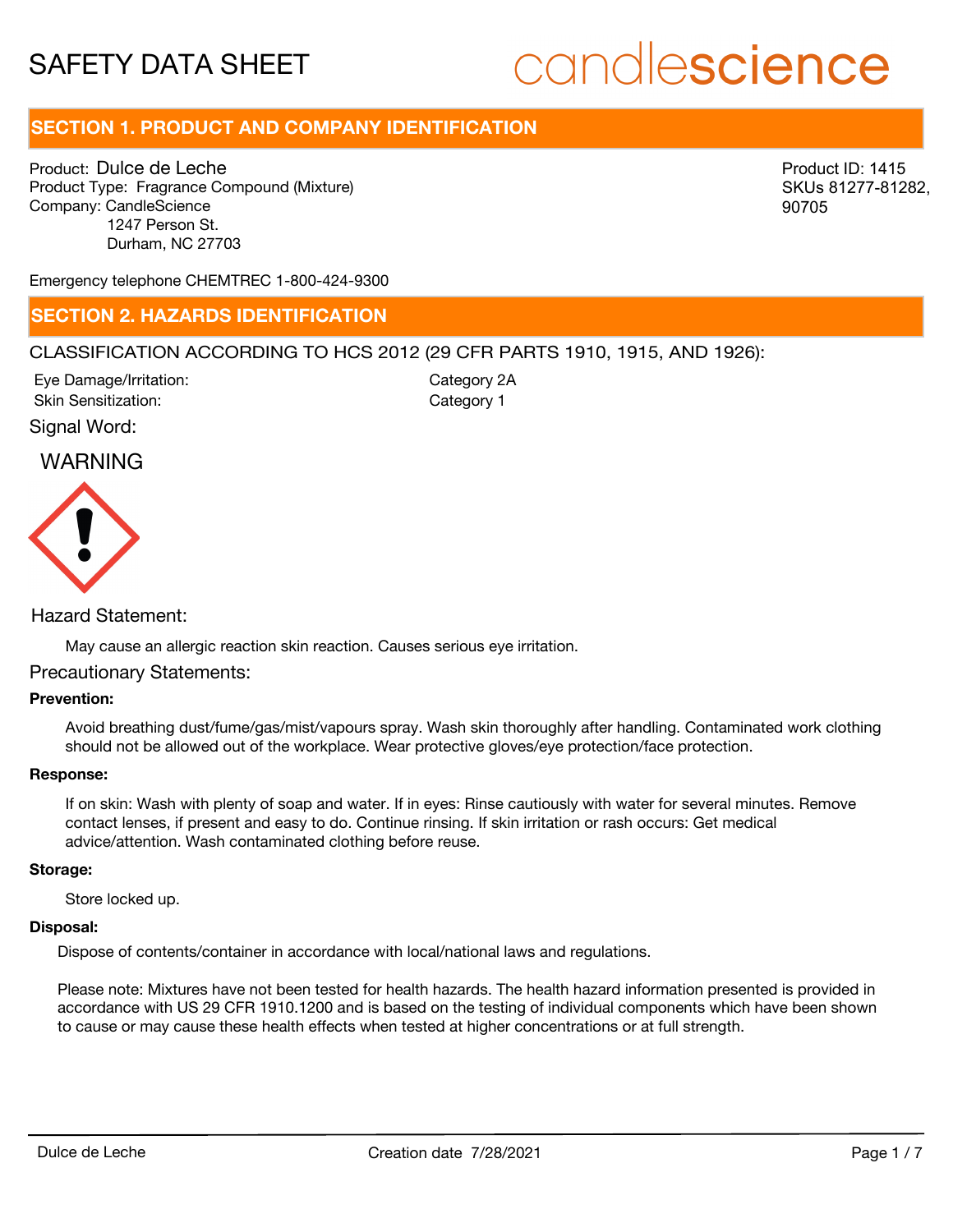# candlescience

# **SECTION 3. COMPOSITION/INFORMATION ON INGREDIENT**

| Hazardous components | CAS No.   | Weight %  |
|----------------------|-----------|-----------|
| Ethyl vanillin       | 121-32-4  | $10 - 20$ |
| Vanillin             | 121-33-5  | 1 - 10    |
| Piperonal            | 120-57-0  | 1 - 10    |
| Ethyl maltol         | 4940-11-8 | $1 - 10$  |
|                      | 4430-31-1 | 1 - 3     |

# **SECTION 4. FIRST AID MEASURES**

Inhalation:

Get to fresh air immediately. Consult poison control center or physician if any symptoms develop.

### Skin contact:

Rinse immediately with plenty of water for at least 15 minutes. If skin irritation occurs, seek medical advice/attention. Remove contaminated clothing and shoes. Immediately seek medical attention if chemical entered ear canal. When symptoms persist or in all cases of doubt seek medical advice.

### Eye contact:

Remove contact lenses. Immediately flush eyes for at least 15 minutes. Get medical attention.

Ingestion:

Do not induce vomiting unless advised by poison control or physician. Never give anything by mouth to an unconscious person. Seek medical attention immediately.

### Most important symptoms:

May cause an allergic skin reaction. Causes serious eye irritation.

Indication of immediate medical attention:

No data available.

### General information:

Treat Symptomatically.

# **SECTION 5. FIREFIGHTING MEASURES**

Suitable extinguishing media:

Foam, carbon dioxide, or dry chemical.

# Unsuitable extinguishing media:

Avoid use of water in extinguishing fires.

# Specific hazards:

During fire, gases hazardous to health may be formed. Do not allow run-off from fire fighting to enter drains or water courses.

## Special fire fighting procedures:

Wear self-contained breathing apparatus for firefighting. Move containers from fire area if it can be done safely. Use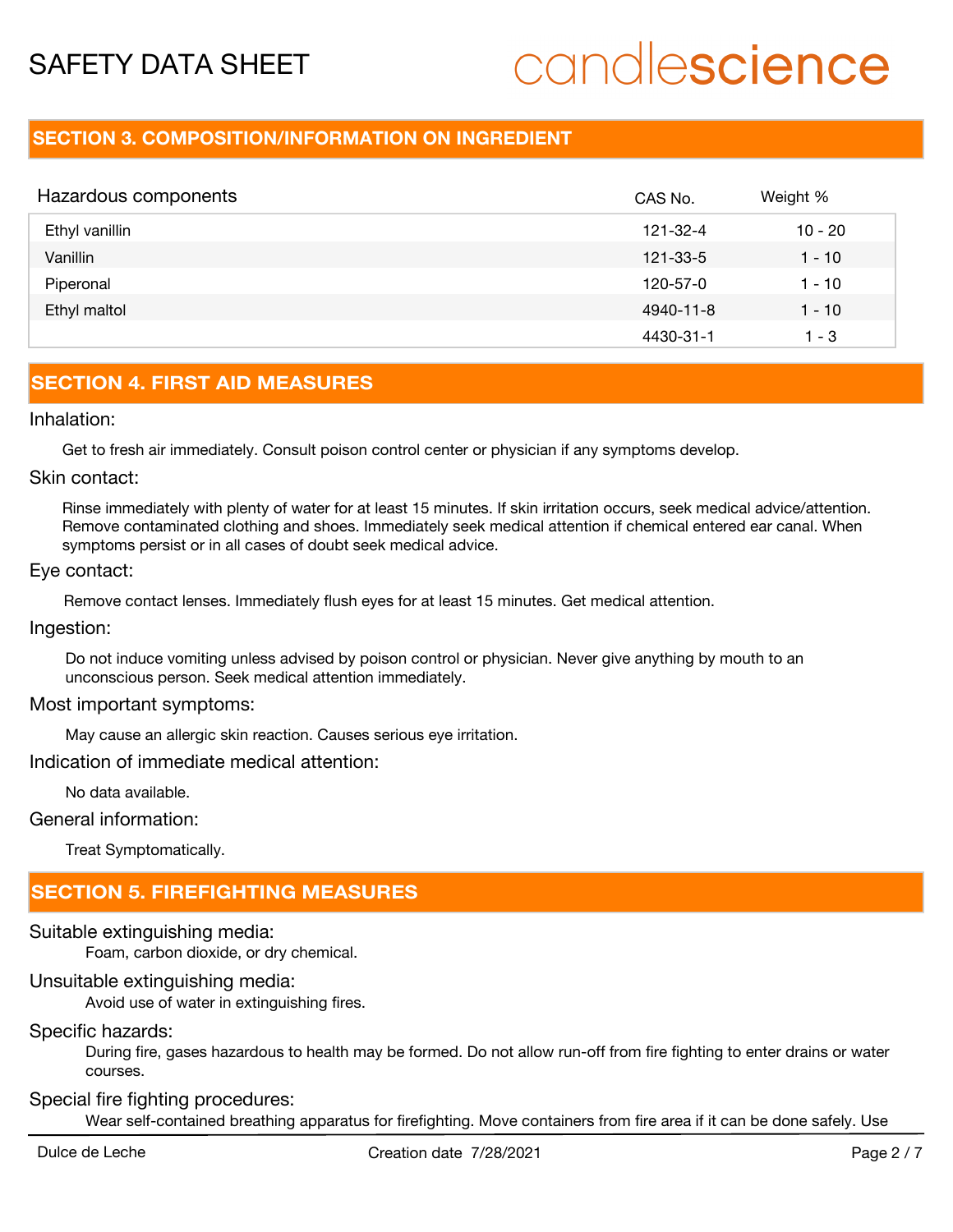# candlescience

water spray jet to protect personnel and to cool endangered containers.

# **SECTION 6. ACCIDENTAL RELEASE MEASURES**

### Personal precautions, protective equipment and emergency procedures:

Evacuate personnel to safe areas. Remove all sources of ignition. Ensure adequate ventilation. Keep people away from and upwind of spill/leak. Wear appropriate protective equipment and clothing during clean-up.

### Environmental precautions:

Do not allow to enter into soil/subsoil. Do not allow to enter into surface water or drains. Dispose of in accordance with local regulations. Local authorities should be advised if significant spillage cannot be contained.

### Methods and materials for containment and cleaning up:

Soak up with inert absorbent material (e.g. sand, silica gel, vermiculite). Keep in suitable and closed containers for disposal. Clean contaminated floors and objects thoroughly while observing environmental regulations.

## **SECTION 7. HANDLING AND STORAGE**

### Precautions for safe handling:

Avoid contact with skin and eyes. Avoid prolonged inhalation of vapors. Wash hands and other exposed areas with mild soap and water before eating, drinking or smoking and when leaving work. Handle in accordance with good industrial hygiene and safety practices.

Conditions for safe storage, including any incompatibilities:

Store in tightly closed and upright container in a cool, dry, ventilated area. Store away from light, heat, and sources of ignition.

## **SECTION 8. EXPOSURE CONTROLS/PERSONAL PROTECTION**

### Exposure Guidelines:

US WEEL: Vanillin (CAS 121-33-5) TWA 10 mg/m<sup>3</sup>

### Appropriate Engineering Controls:

### **Ventilation:**

Use engineering controls to maintain airborne levels below exposure limit requirements or guidelines. If there are no applicable exposure limit requirements or guidelines, use only with adequate ventilation. Local exhaust ventilation may be necessary for some operations.

### Personal Protective Equipment:

### **Eye protection:**

Ensure that eyewash stations and safety showers are close to the workstation location.

Chemical resistant goggles must be worn.

### **Hand protection:**

Wear chemical resistant gloves suitable for this material as determined by a hazard assessment. Gloves should be discarded and replaced if there is any indication of degradation or chemical breakthrough.

### **Skin and body protection:**

Wear protective clothing suitable for this material as determined by a hazard assessment.

#### **Respiratory protection:**

Respiratory protection should be worn when workplace exposures exceed exposure limit requirements or guidelines. If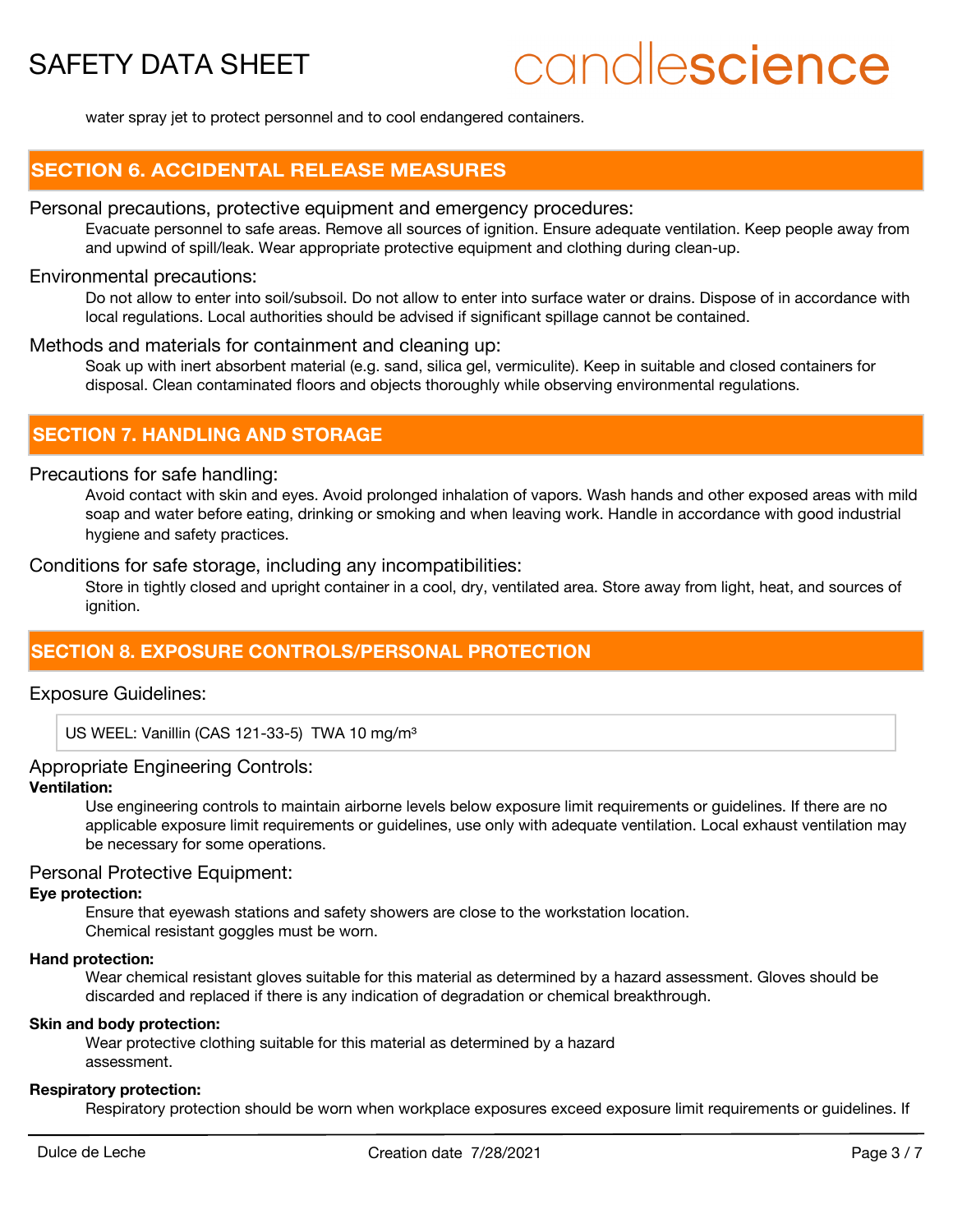# candlescience

there are no applicable exposure limits or guidelines, use an approved respirator where there is a potential for adverse effects, including but not limited to respiratory irritation or odor, where indicated or required by the exposure assessment. Selection of air-purifying or positive-pressure supplied air will depend on the results of the exposure assessment which includes an evaluation of the specific operations and the actual or potential airborne concentrations. The type of cartridge or filter to be used must be selected and approved for the chemical, class, or classes of chemicals likely to be encountered in the workplace. For emergency conditions, use an approved positive-pressure self-contained breathing apparatus.

### **General hygiene considerations:**

Handle in accordance with good industrial hygiene and safety practice. Remove contaminated clothing and protective equipment before entering eating areas. Wash hands before breaks and immediately after handling the product.

# **SECTION 9. PHYSICAL AND CHEMICAL PROPERTIES**

| Appearance:                                     | Liquid                                          |  |  |  |  |
|-------------------------------------------------|-------------------------------------------------|--|--|--|--|
| Color:                                          | pale yellow to dark yellow                      |  |  |  |  |
| Odor:                                           | Characteristic                                  |  |  |  |  |
| Odor threshold:                                 | N/A                                             |  |  |  |  |
| pH:                                             | N/A                                             |  |  |  |  |
| Melting point:                                  | N/A                                             |  |  |  |  |
| Boiling point:                                  | N/A                                             |  |  |  |  |
| Flashpoint:                                     | $>107$ °C<br>>225 °F                            |  |  |  |  |
| Evaporation Rate (Butyl Acetate $= 1$ ):<br>N/A |                                                 |  |  |  |  |
| Flammability (solid, gas):                      | N/A                                             |  |  |  |  |
| Upper lower flammability or explosive limits:   | N/A                                             |  |  |  |  |
| Vapor density (Air=1):                          | N/A                                             |  |  |  |  |
| Vapor pressure:                                 | 0.2153 hPa at 68 °F (20 °C) Calculated (100.0%) |  |  |  |  |
| Specific gravity (H2O=1):                       | 1.05796                                         |  |  |  |  |
| Solubility in water:                            | N/A                                             |  |  |  |  |
| Solubility in other solvents:                   | N/A                                             |  |  |  |  |
| Partition coefficient: n-octanol/water:         | N/A                                             |  |  |  |  |
| Auto-ignition temperature:                      | N/A                                             |  |  |  |  |
| Decomposition temperature:                      | N/A                                             |  |  |  |  |
| Kinematic viscosity:                            | N/A                                             |  |  |  |  |
| Dynamic viscosity:                              | N/A                                             |  |  |  |  |
| Explosive properties:                           | N/A                                             |  |  |  |  |
| Oxidizing properties:                           | N/A                                             |  |  |  |  |
| Refractive index:                               | N/A                                             |  |  |  |  |
|                                                 |                                                 |  |  |  |  |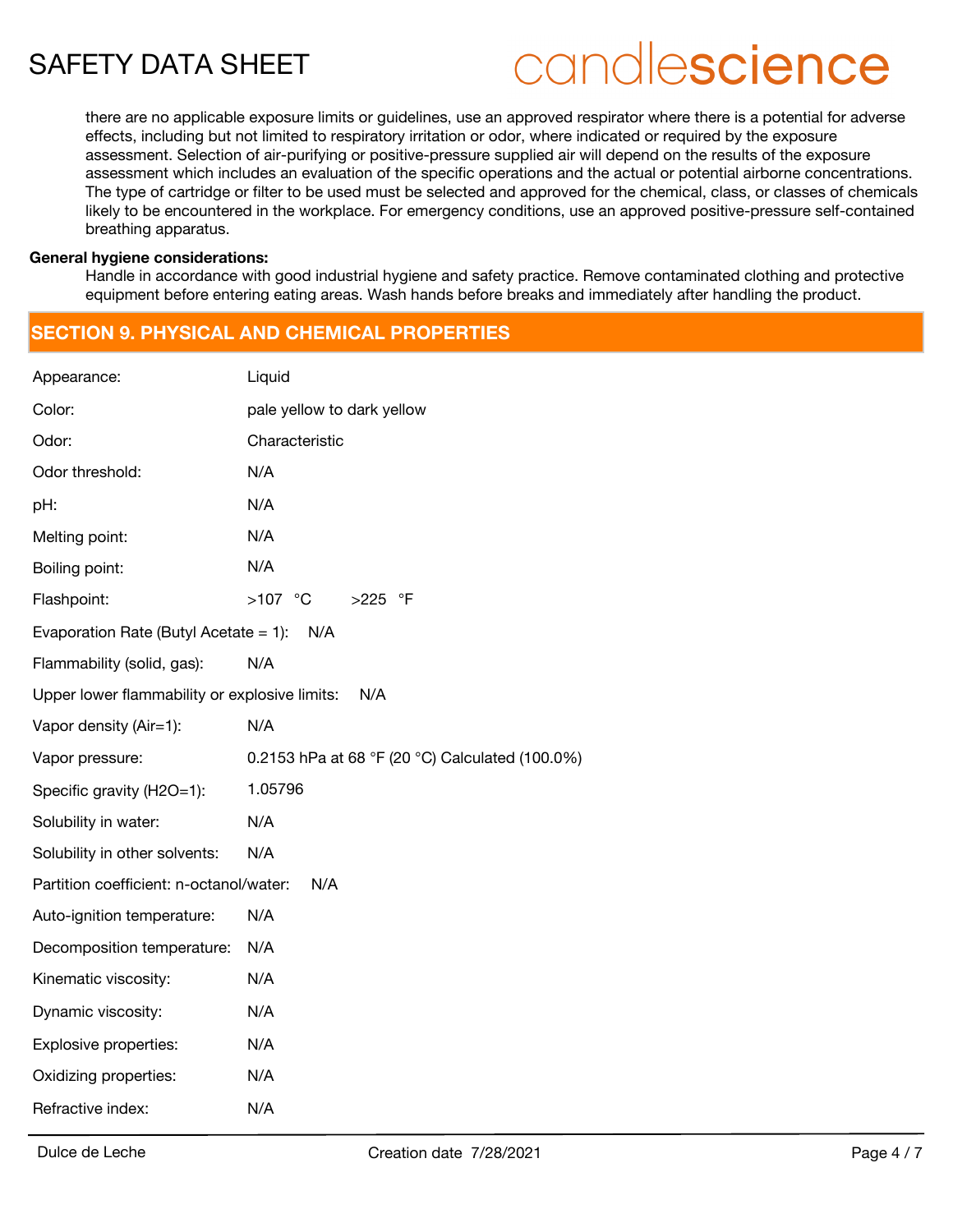# candlescience

# **SECTION 10. STABILITY AND REACTIVITY**

### **Chemical stability:**

The product is stable and non-reactive under normal conditions of use, storage and transport.

### **Possibility of hazardous reactions:**

Material is stable under normal conditions.

### **Conditions to avoid:**

Heat, flames and sparks. Temperature extremes and direct sunlight.

### **Incompatible materials:**

Strong oxidizing agents. Strong acids. Strong Bases.

### **Hazardous decomposition products:**

No hazardous decomposition products are known.

### **SECTION 11. TOXICOLOGICAL INFORMATION**

### **Acute oral toxicity:**

>5,000 mg/kg

### **Acute dermal toxicity:**

N/A

### **Acute inhalation toxicity:**

N/A

### **Skin corrosion/irritation:**

May cause skin irritation in susceptible persons.

### **Serious eye damage/eye irritation:**

Vapors may cause irritation to the eyes, respiratory system and the skin.

### **Respiratory or skin sensitization:**

Causes sensitization.

### **Mutagenicity:**

N/A

## **Reproductive toxicity:**

N/A

## **Carcinogenicity:**

N/A

Please note: Mixtures have not been tested for health hazards. The health hazard information presented is provided in accordance with US 29 CFR 1910.1200 and is based on the testing of individual components which have been shown to cause or may cause these health effects when tested at higher concentrations or at full strength.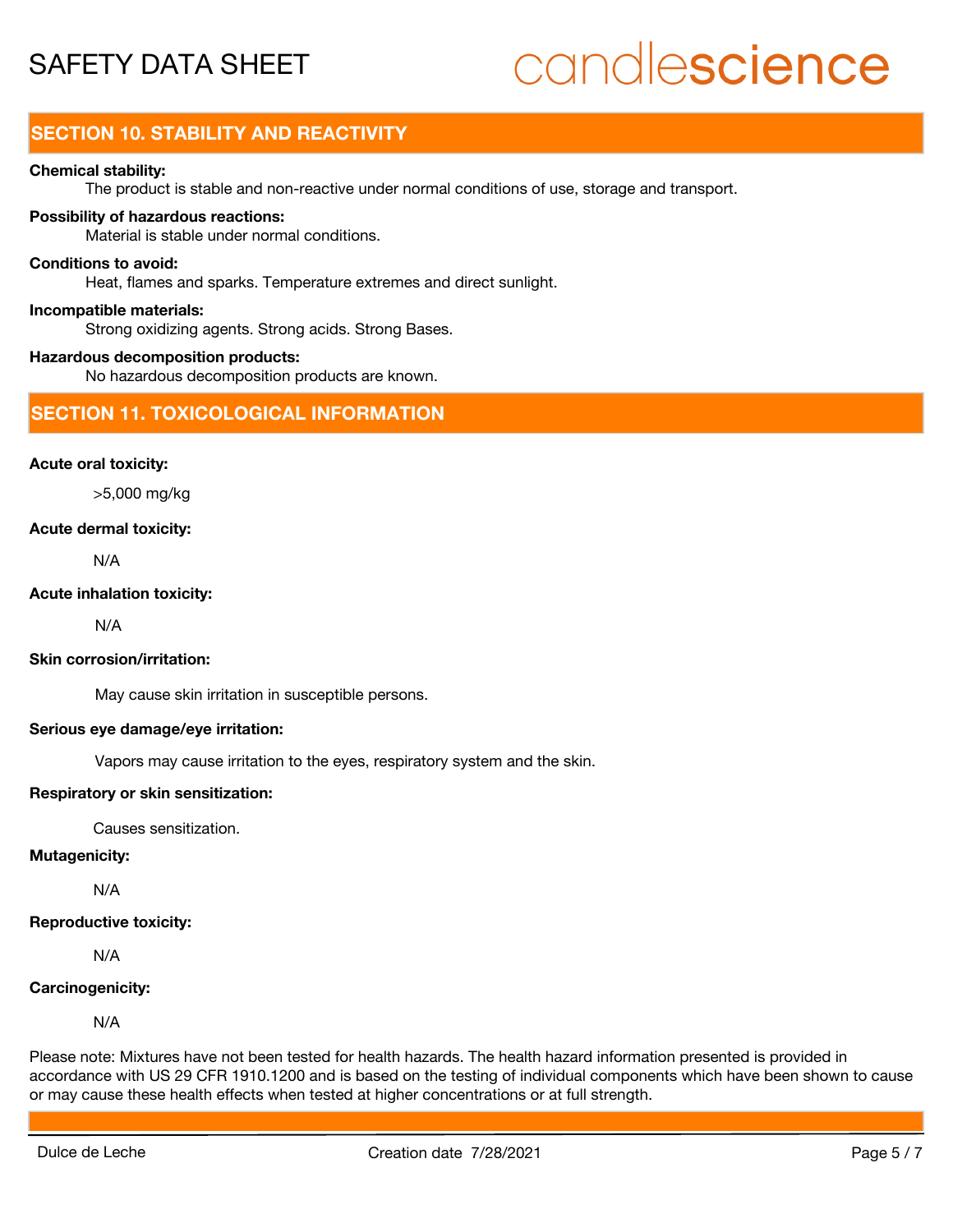# candlescience

# **SECTION 12. ECOLOGICAL INFORMATION**

N/A **Ecotoxicity:**

**Persistence and Degradability:**

N/A

### **Bioaccumulation:**

N/A

### **Other Adverse Effects:**

N/A

## **SECTION 13. DISPOSAL CONSIDERATIONS**

### **Disposal instructions:**

Collect and reclaim or dispose in sealed containers at licensed waste disposal site. Do not allow this material to drain into sewers/water supplies. Do not contaminate ponds, waterways or ditches with chemical or used container. Dispose of contents/container in accordance with local/regional/national/international regulations.

### **Local disposal regulations:**

Dispose in accordance with all applicable regulations.

### **Hazardous waste code:**

The waste code should be assigned in discussion between the user, the producer and the waste disposal company.

### **Waste from residues/unused products:**

Dispose of in accordance with local regulations. Empty containers or liners may retain some product residues. This material and its container must be disposed of in a safe manner.

### **Contaminated packaging:**

Since emptied containers may retain product residue, follow label warnings even after container is emptied. Empty containers should be taken to an approved waste handling site for recycling or disposal.

# **SECTION 14. TRANSPORT INFORMATION**

| <b>IATA UN Number:</b>               | N/A                               |
|--------------------------------------|-----------------------------------|
| <b>IATA UN Proper Shipping Name:</b> | Not regulated as dangerous goods. |
| <b>IATA Transport Hazard Class:</b>  | N/A                               |
| <b>IATA Packing group:</b>           | N/A                               |
| <b>IATA Environmental Hazards:</b>   | N/A                               |
| <b>IATA ERG Codes:</b>               | N/A                               |
| <b>IATA Special Precautions:</b>     | N/A                               |
| <b>IATA Other Information:</b>       | N/A                               |
| <b>IMDG UN Number:</b>               | N/A                               |
| <b>IMDG UN Proper Shipping Name:</b> | Not regulated as dangerous goods. |
| <b>IMDG Transport Hazard Class:</b>  | N/A                               |